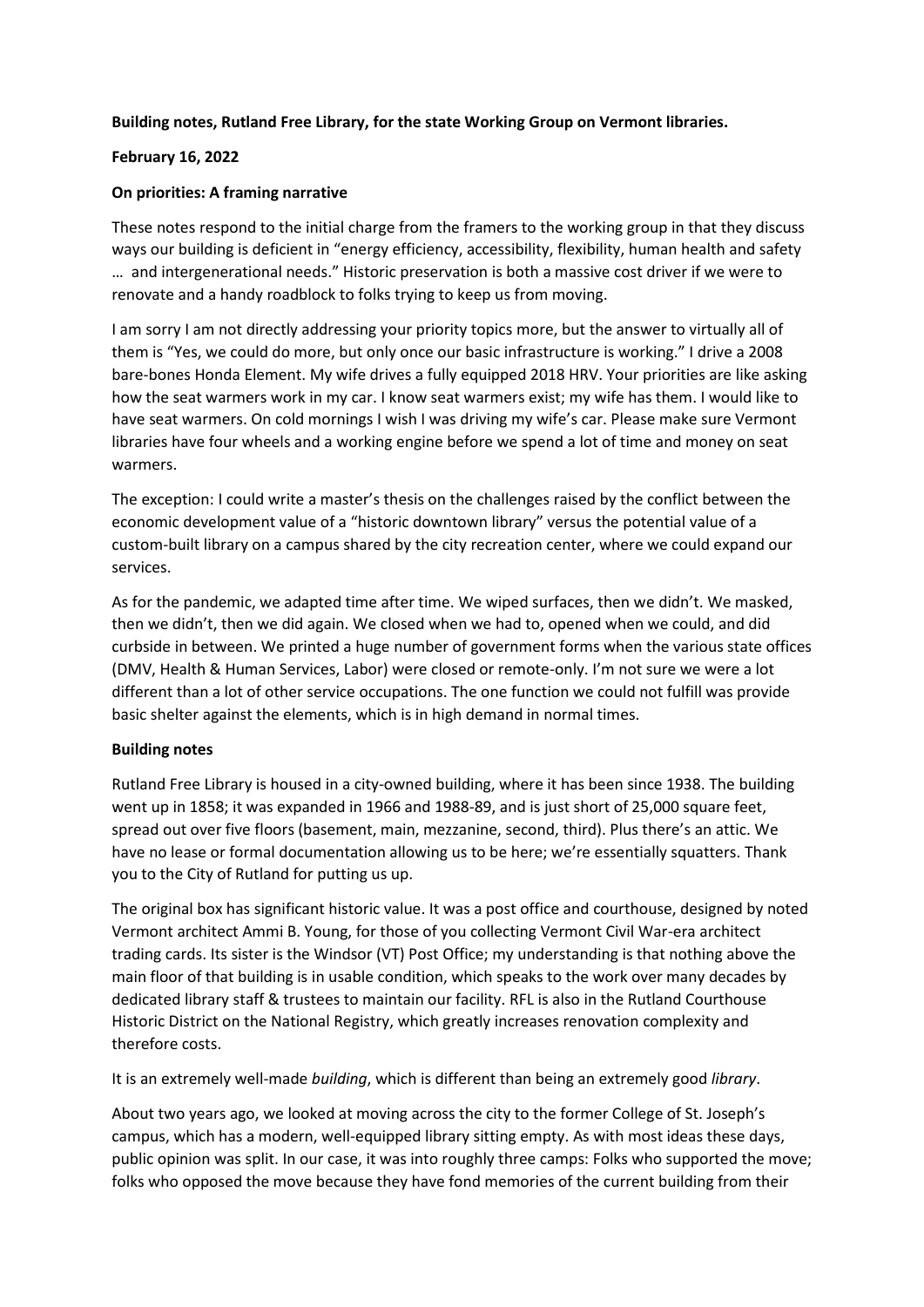childhood; and folks who think the library performs too large a function driving traffic for the downtown core to consider us moving to a campus location. Many of the latter said the move would be "good for the library, bad for downtown." The regional plan described libraries as important but an afterthought.

Major repairs start with dickering with the City as to who is going to pay how much for what work. And work on the building takes away, dollar by dollar, money we could use very well to do more / better library work instead.

The major problems with the building itself include:

- Can't use the third floor except for long-term storage (no ADA / fire access);
- No line of sight. Fully staffed, we have no idea what's going in in 90% of the building.
- Isolated locations for staff (help desk, meeting rooms, staff offices on the second floor, stacks on the mezzanine) are a safety hazard. Patrons in the stacks and meeting rooms are also at increased risk. This increases as libraries are more often used for delivery of social assistance.
- The children's area is not sufficiently divided from the adult area, and is particularly too popular with people wandering in looking for a chair (normal traffic pattern leads them there, I'm told) and it's too close to adults looking at the internet.
- There's nothing like a solid wall separating the public spaces, so a cell phone call in the mezzanine is clearly heard on the main floor, and excited kids coming out of a program upstairs drive adult patrons looking for a quiet work space out of the building.
- Aging mechanical systems. In the past several years, the ceiling of our main meeting room (Fox Room) collapsed; the boilers died; we replaced the lights with LEDs; rewired the second floor (it's now grounded!); replaced tiles that had failed; replaced the A/C, which burned itself out; renovated the main public restrooms; and had porta-potties on the lawn several weeks while the sewer main was repaired.
- Still outstanding is the rest of the heating system (pipes, valves, controls); the building envelope (the 1858 windows are failing, very little insulation, leaks air everywhere); failing plaster on the third floor outside of the Fox Room; interior repainting (some percentage of the flaking paint is likely lead); historically accurate new railings for two three-story staircases. The brick exterior is starting to need patchwork and there's a 1 ½ inch heave in a floor tile near one corner of the original masonry foundation. We have a 32-year-old, 1,000 gallon underground fuel tank that we don't think is leaking?
- The "new" part of the building was built with the goal of squeezing the most stacks into the smallest space, instead of as a modern library, so it lacks meeting spaces, quiet work areas, room for tech offerings. And the whole building is brick, concrete, cast iron and steel, so renovations are … challenging. And expensive. There's one electrician who knows what conduit goes where. If he's not available, we can add half a day to any wiring project just to run a trace (and drill through 18 inches of rubble-filled masonry floors). Widening a floor drain took the better part of a day's drilling.
- For years / decades / perhaps forever, interior work has been done on the cheap, like not grounding electrical wires serving our meeting room, using household-grade plumbing instead of commercial, etc., etc. Those decisions – penny wise but pound foolish -- continue to haunt us.
- It's on the fringe of the official downtown core and has no off-street or handicap-accessible parking.